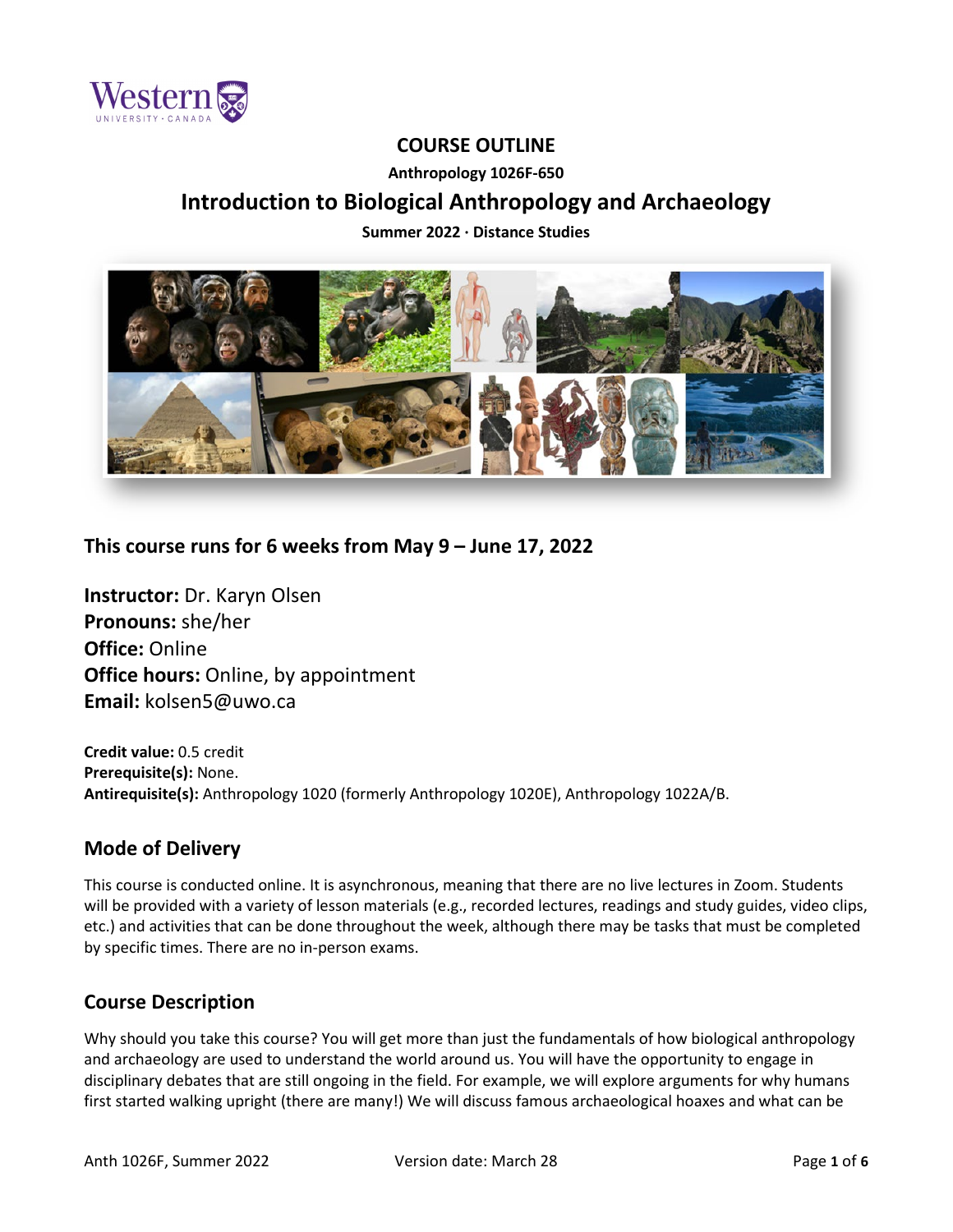learned from them. We will examine the challenges associated with interpreting the past from archaeological artifacts and ancient human remains. And finally, you will have the chance to research key questions in archaeology that range from topics like Neanderthal material culture, the evolutionary spread of humans around the world, significant societal changes in the ancient past, and the impact of non-scientific approaches to archaeology on the discipline.

## **Learning Outcomes**

By the end of this course, you will be able to:

- 1. Define fundamental terminology, concepts, and methods associated with the study of biological anthropology and archaeology.
- 2. Identify the kinds of questions anthropologists ask about past people and their environments and describe how anthropologists answer those questions using multiple lines of evidence.
- 3. Ask questions relating to common debates in biological anthropology/archaeology and identify answers in the literature using academic research skills.
- 4. Complete the essential first steps of scholarly research, including locating and critically evaluating scholarly and other information sources relevant to anthropological topics.
- 5. Articulate connections between biological anthropology/archaeology, today's society, and your own lives.

## **Course Materials**

Your custom text for this course is published by the University of Toronto Press. This text combines excerpts from two different textbooks: Through the Lens of Anthropology (2019, Muckle & Tubelle de González) and Introducing Archaeology (2014, Muckle).

• Both paper and eBook versions of the custom textbook are available at th[e Bookstore website.](https://bookstore.uwo.ca/) Click on Books > Textbook Search, choose University of Western Ontario > Intercession 2022 > ANT1026F.

Registered students will be able to access additional course readings through the course site in OWL before the first day of class. These readings include but are not limited to:

- Ackermann, R., Athreya, S., Bolnick, D., Fuentes, A., Lasisi, T., Lee, S.H., McLean, S.A., and Nelson, R. 2019. "Association of American Anthropologists (AAPA) Statement on Race and Racism".
- Kelly, R. L., and Thomas, D. H. 2017. "Bioarchaeological Approaches to the Past". In: Archaeology,  $7<sup>th</sup>$ edition. Boston: Cengage Learning, pgs. 198-218.
- Lovejoy, O. 1984. "The Natural Detective." Natural History 93 (10): 24–28.
- Stanford, C., Allen, J. S., and Antón, S. C. 2017. "Human Variation: Evolution, Adaptation and Adaptability". In: Exploring Biological Anthropology: The Essentials, 4th edition. Boston: Pearson, pgs. 105-140.

## **Evaluation**

| Module Quizzes (x10)               | 10% |
|------------------------------------|-----|
| Discussion Assignments (25% + 15%) | 40% |
| Research Essay                     | 35% |
| Take Home Exam                     | 15% |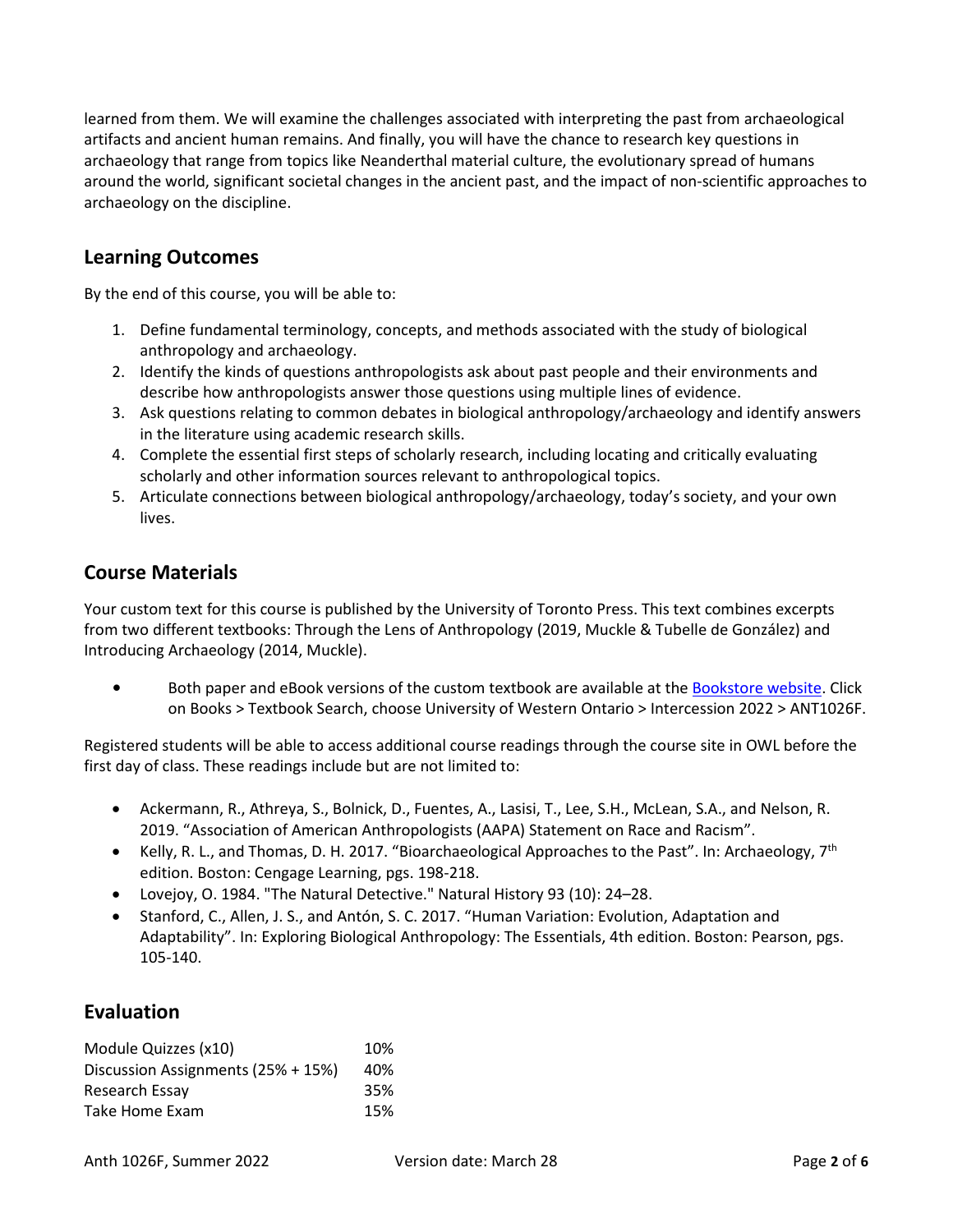### **Module Quizzes – 10%**

The 10 quizzes (worth 1% each) incorporated into this course are intended to help you stay on top of the course material. Each quiz consists of 10 multiple choice and true/false questions and is based on the readings and resources (e.g., lecture videos, YouTube videos, discussion activities, etc.) covered since the previous quiz. Quizzes are open book. These assessments allow students to demonstrate learning outcome (LO) 1.

Note: Each quiz will only be open for a set period. If you miss a quiz deadline, you will not be able to complete that quiz. However, the quiz that receives the lowest mark will be dropped from the overall grade calculation for the course.

### **Discussion Assignments – 40%**

*Paleoanthropology Assignment* (25%) – For this assignment, you will address an important debate in biological anthropology: "Why did humans develop bipedal locomotion?" As a class, we will read one article that reflects specific researcher's explanation for the development of bipedalism. Your task will be to compare additional explanations found in the peer-reviewed literature and assess the best explanation among the articles. As part of the bipedalism assignment, you will complete Assignment Check-in Quiz A (3%) to ensure that you are on the right track for the assignment. This assignment allows students to demonstrate LO 2, LO 3, and LO 4.

*Garbology Assignment* (15%) – This assignment involves making interpretations of modern-day garbage piles to better understand the challenges archaeologists face when interpreting the refuse or "middens" of past societies. Archaeologists can identify a variety of cultural practices from studying middens. Your task will be to examine an example midden and consider questions about classifying refuse and the importance of context in making interpretations. This assignment allows students to demonstrate LO 1, LO 2, and LO 5.

Note: Unless a student receives accommodation for illness through Academic Counselling, late assignments will be penalized at the rate of 5%/day late for up to a total of 5 days (including weekends) following the due date. Late assignments will not be accepted after 5 days.

### **Research Essay – 35%**

For this assignment, you will have the opportunity to choose a topic from two options related to ongoing academic debates in archaeology. Your task is to write an essay that critically evaluates the debate. As part of the research essay, you will be asked to complete Assignment Check-in Quiz B (3%) to ensure that you are following the assignment guidelines. This assignment allows students to demonstrate LO 2, LO 3, and LO 4.

When students submit their Research Essays on June 16, they will be able to see their Turn-it-in score. Students may upload multiple times without penalty prior to the due date if they are interested in viewing their Turn-it-in score in advance of the deadline. Students who submitted by the due date and achieve a score from Turnitin of <15% will receive 2 bonus marks on their essay. If an essay receives a Turnitin score >15%, students will have 24 hours to revise and resubmit their essay without academic penalty. First time submissions received after June 16 are considered late and are ineligible for bonus marks.

Note: Unless a student receives accommodation for illness through Academic Counselling, late research essays will be penalized at the rate of 5%/day late for up to a total of 5 days (including weekends) following the June 16 deadline. Late assignments will not be accepted after 5 days.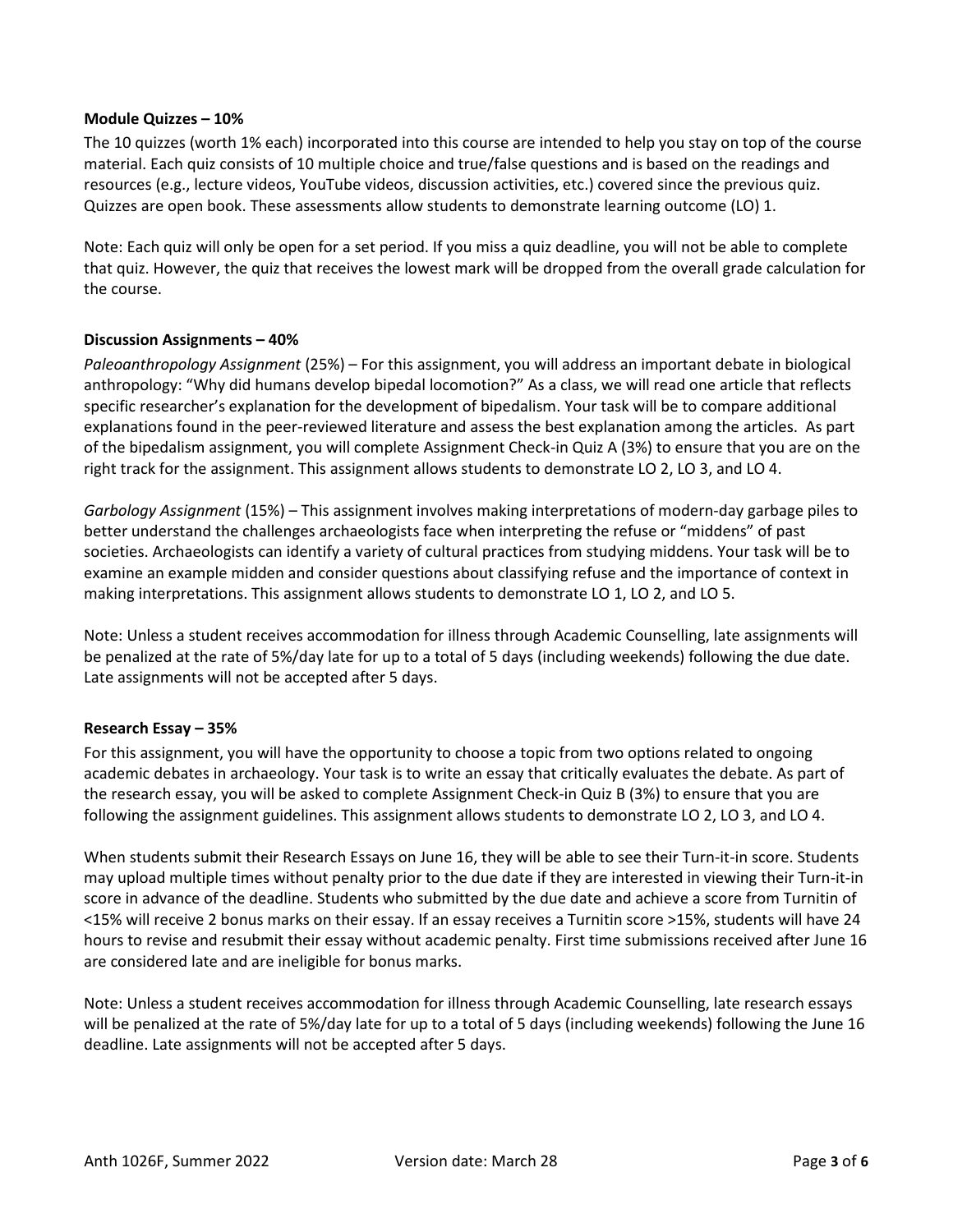### **Take Home Final Exam - 15%**

The final exam is cumulative for the course and involves responding to 2 mini-essay questions. Mini-essay questions will ask you to reflect on your learning, identify and explain course concepts, consider the kinds of questions biological anthropologists and archaeologists work on, and include specific examples from class content to illustrate your ideas. The final exam questions will be released on (TBA). You will have 3 days from the release of the exam to complete and submit your responses (Final Deadline: TBA). Set aside 3-6 hours to complete your response and upload to OWL. This assignment allows students to demonstrate LO 1 and LO 5.

Note: If you do not submit the Take Home Final Exam at the time set in the course schedule, you will not be allowed to write the missed examination. You may petition for permission to write a Special Examination by submitting written documentation in support of your request to the Academic Counselling Office where it will be determined if accommodation is warranted.

### **Course & Instructor Policies**

### **Course-Specific Conditions Required to Pass this Course**

In order to pass this essay course, students must demonstrate competence in essay writing and an appropriate level of knowledge of the content of the course. To demonstrate competence and knowledge, students must submit and receive a passing grade on their Research Essay.

### **Course Rationale and Instructor/Student Responsibilities**

To help you develop an appreciation for anthropology, my goal is to provide you with opportunities to relate course material to your existing knowledge and worldviews. This way you will be more likely to remember the concepts and apply them in new contexts. It is also very important to me that time is set aside for you to interact with course material (e.g., through study guide questions and polling activities) I believe this will result in a deeper, longer-lasting understanding of the material.

My responsibilities as the professor are to 1) provide an organized, user friendly online learning environment, 2) strive for a positive, supportive, and engaging course, and 3) be open to student contributions, questions, and feedback.

Your responsibilities as a student are to 1) stay on top of weekly tasks by reading and reflecting on the assigned readings, 2) participate respectfully in course activities, 3) plan and manage your time to meet course due dates, and 4) ask questions as needed to ensure that you stay on track.

#### **Diversity and Inclusion Statement**

I would like to create a learning environment that supports diverse thoughts, perspectives, and experiences. We all bring unique identities to the classroom that reflect differences in age, ethnicity, gender, sexuality, ability, religion, and class. I will gladly honour any request to address you by an alternate name or gender pronoun. I will attempt to foster an environment in which students are able to express ideas and hear and respect one another. Please let me know if there are ways that you think I could improve the effectiveness of the course for you personally or for other students/student groups.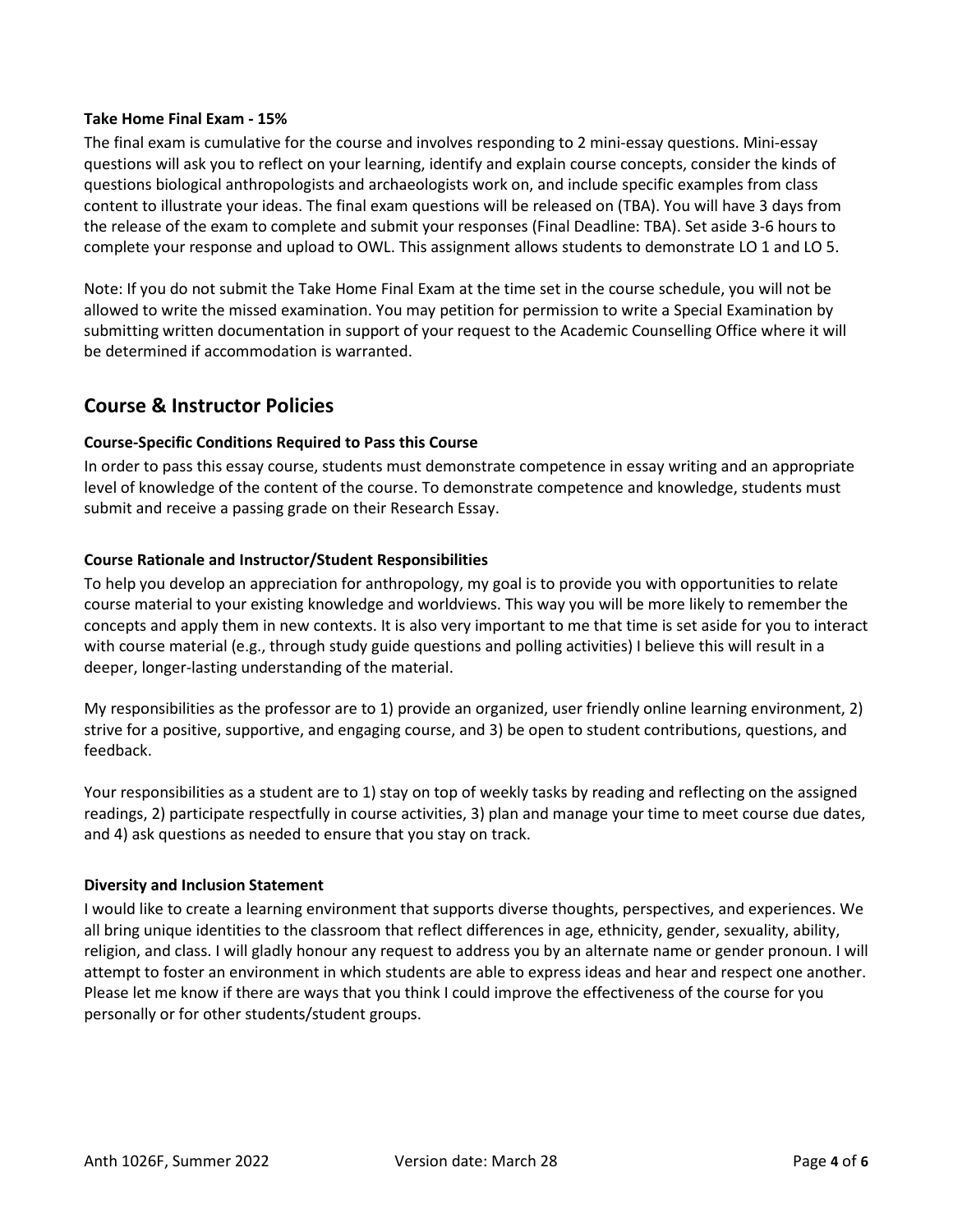### **Statement on Engaging in the Online Learning Environment**

This course relies on the OWL site to connect you with the syllabus, assignment outlines, content, and other course material. Here, you will engage with me and your peers as we progress through the course. Please keep track of weekly tasks and contribute respectfully to online activities.

### **Statement on Email**

You may contact me by email, but it may take up to 48 hours for a response. If I cannot provide an immediate response, or if the matter is something that I cannot address easily in an email, we will plan to meet virtually. Please ensure that your emails are worded professionally and include the course number (1026G) in the subject line.

### **Statement on Student Success**

If you need support with your academic writing skills, please visit th[e Writing Support Centre](http://writing.uwo.ca/) in person or online. The Centre aims to (1) enhance your writing and communication skills and build your confidence, (2) equip you with tools, resources, and knowledge to effectively communicate through writing, (3) increase your critical analysis abilities to effectively communicate scholarly ideas, (4) convey university level writing expectations, and (5) provide you with the skills you need to navigate academic transitions.

[Learning Development and Success](https://www.uwo.ca/sdc/learning/) supports your development as student by answering questions and providing advice on how to succeed in your studies at Western. They can help you to develop and strengthen academic skills.

[Health and Wellness](https://www.uwo.ca/health/) will help you navigate any kind of mental health issue (e.g., anxiety, stress, etc.) WEC provides free assistance in connecting you with wellness services and resources on and off campus.

### **Statement on Seeking Special Accommodations**

To ensure fairness and consistency for all students, academic accommodation for work representing 10% or more of the student's overall grade in the course shall be granted only in those cases where there is documentation indicating that the student was seriously affected by illness and could not reasonably be expected to meet their academic responsibilities. Please see your academic counsellor in a timely manner if you will be seeking accommodations based on medical or compassionate grounds.

#### **Statement on Plagiarism**

Students must write their assignments in their own words. Whenever students take an idea from another author, they must acknowledge their debt both by using quotation marks where appropriate and by proper referencing. It is also a scholastic offence to submit the same work for credit in more than one course. Plagiarism is a major scholastic offence.

### **Statement on Turn-it-in**

All required written assignments may be subject to submission for textual similarity review to the commercial plagiarism detection software under license to the University for the detection of plagiarism. All papers submitted for such checking will be included as source documents in the reference database for the purpose of detecting plagiarism of papers subsequently submitted to the system. Use of the service is subject to the licensing agreement, currently between The University of Western Ontario an[d Turnitin.com.](https://www.turnitin.com/)